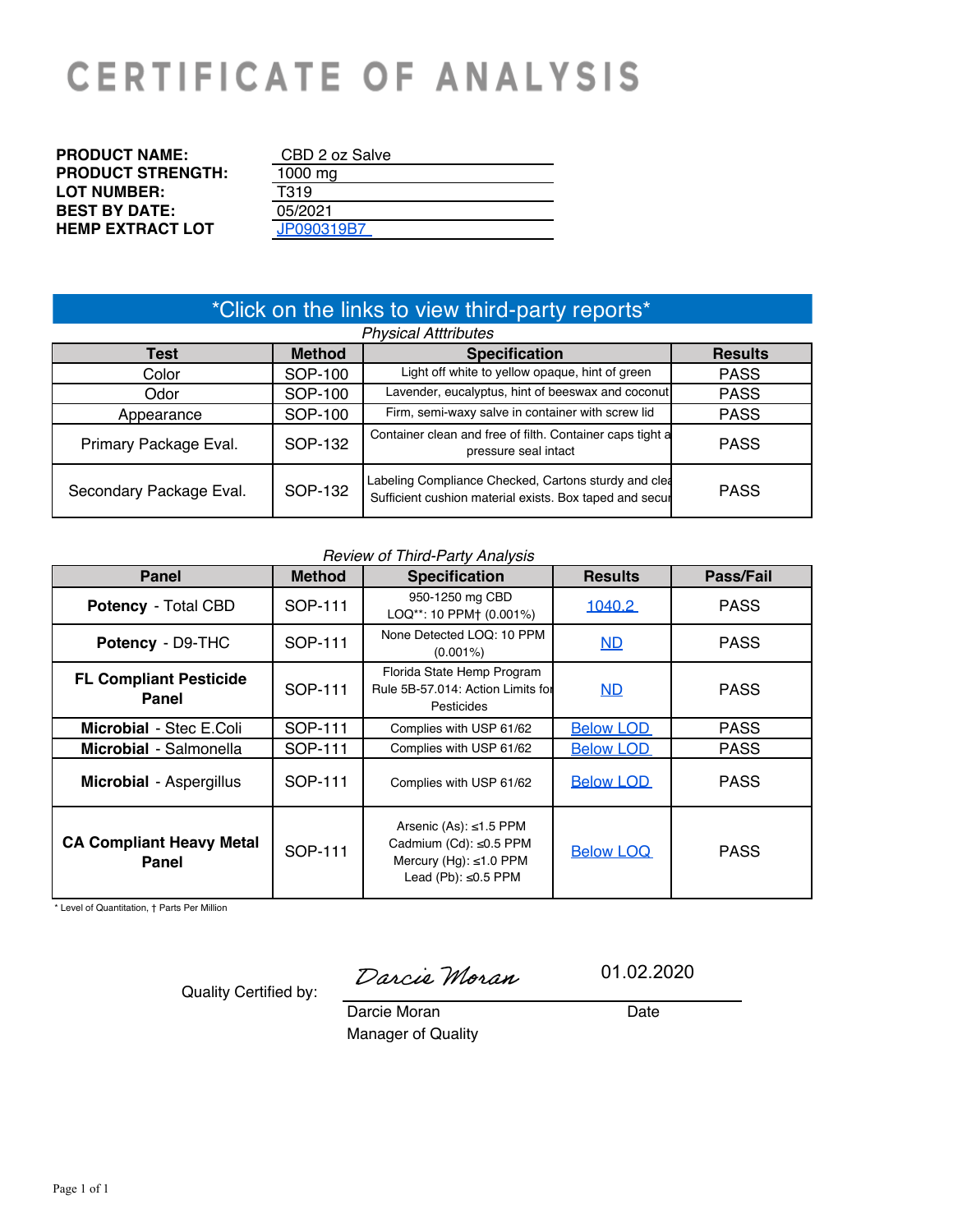<span id="page-1-0"></span>

# prepared for: MY CBD TEST

*1306 BLUE SPRUCE SUITE B-1 FORT COLLINS, CO 80524*

## S2OZ1000T319

| <b>Batch ID:</b> | 191209T319  | Test ID:       | 3192976.0037 |
|------------------|-------------|----------------|--------------|
| <b>Reported:</b> | 14-Dec-2019 | <b>Method:</b> | <b>TM14</b>  |
| Type:            | Topical     |                |              |
| Test:            | Potency     |                |              |
|                  |             |                |              |

# CANNABINOID PROFILE



\* Total Cannabinoids result reflects the absolute sum of all cannabinoids detected. \*\* Total Potential THC/CBD is calculated using the following formulas to take into account the loss of a carboxyl group during decarboxylation step. Total THC = THC + (THCa  $*(0.877)$ ) and Total CBD = CBD + (CBDa  $*(0.877)$ )

|         |       | Compound                                     | $LOQ$ (mg) | Result (mg) | Result (mg/g) |
|---------|-------|----------------------------------------------|------------|-------------|---------------|
|         |       | Delta 9-Tetrahydrocannabinolic acid (THCA-A) | 10.62      | 0.00        | 0.0           |
|         |       | Delta 9-Tetrahydrocannabinol (Delta 9THC)    | 5.30       | 0.00        | 0.0           |
|         |       | Cannabidiolic acid (CBDA)                    | 11.82      | 0.00        | 0.0           |
|         |       | Cannabidiol (CBD)                            | 6.61       | 1040.20     | 18.3          |
| 040.2mg |       | Delta 8-Tetrahydrocannabinol (Delta 8THC)    | 5.81       | 0.00        | 0.0           |
| mg CBD  |       | Cannabinolic Acid (CBNA)                     | 14.56      | 0.00        | 0.0           |
|         |       | Cannabinol (CBN)                             | 6.45       | 0.00        | 0.0           |
|         |       | Cannabigerolic acid (CBGA)                   | 9.28       | 0.00        | 0.0           |
|         |       | Cannabigerol (CBG)                           | 5.23       | 0.00        | 0.0           |
|         |       | Tetrahydrocannabivarinic Acid (THCVA)        | 9.11       | 0.00        | 0.0           |
|         |       | Tetrahydrocannabivarin (THCV)                | 4.73       | 0.00        | 0.0           |
|         |       | Cannabidivarinic Acid (CBDVA)                | 10.99      | 0.00        | 0.0           |
|         |       | Cannabidivarin (CBDV)                        | 6.02       | 17.60       | 0.3           |
|         | 1.83% | Cannabichromenic Acid (CBCA)                 | 7.96       | 0.00        | 0.0           |
|         |       | Cannabichromene (CBC)                        | 9.59       | 0.00        | 0.0           |
| 0%      |       |                                              |            |             |               |
|         |       | <b>Total Cannabinoids</b>                    |            | 1057.80     | 18.66         |
| 0%      |       | <b>Total Potential THC**</b>                 |            | 0.00        | 0.00          |
|         |       | <b>Total Potential CBD**</b>                 |            | 1040.20     | 18.35         |

NOTES:

% = % (w/w) = Percent (Weight of Analyte / Weight of Product) # of Servings = 1, Sample Weight=56.7g

N/A

FINAL APPROVAL 7:36 AM 8:29 AM Ryan Weems **David Green** 14-Dec-2019

PREPARED BY / DATE APPROVED BY / DATE



14-Dec-2019

*Testing results are based solely upon the sample submitted to Botanacor Laboratories, LLC, in the condition it was received. Botanacor Laboratories, LLC warrants that all analytical work is conducted professionally in accordance with all applicable standard laboratory practices using validated methods. Data was generated using an unbroken chain of comparison to NIST traceable Reference Standards and Certified Reference Materials. This report may not be reproduced, except in full, without the written approval of Botanacor Laboratories, LLC. ISO/IEC 17025:2005 Accredited A2LA Certificate Number 4329.02*



Ó (ca)aa8(¦Ášaaà[¦aa{¦aN•ï ÉÁOE]AÜat@o ÁÜ^+^¦ç^åÁÁdaF<del>GET</del>ÁÜBĂÕaqaa}as[ÁÙdBĂÖY)ç^¦BÁÔUÁi€GGHÁÁÓÁÅÌÌÈİ∈<del>CE</del>ÌGGHÁÁÓÁŸ, ÈÓ (ca)aa8(¦È& [{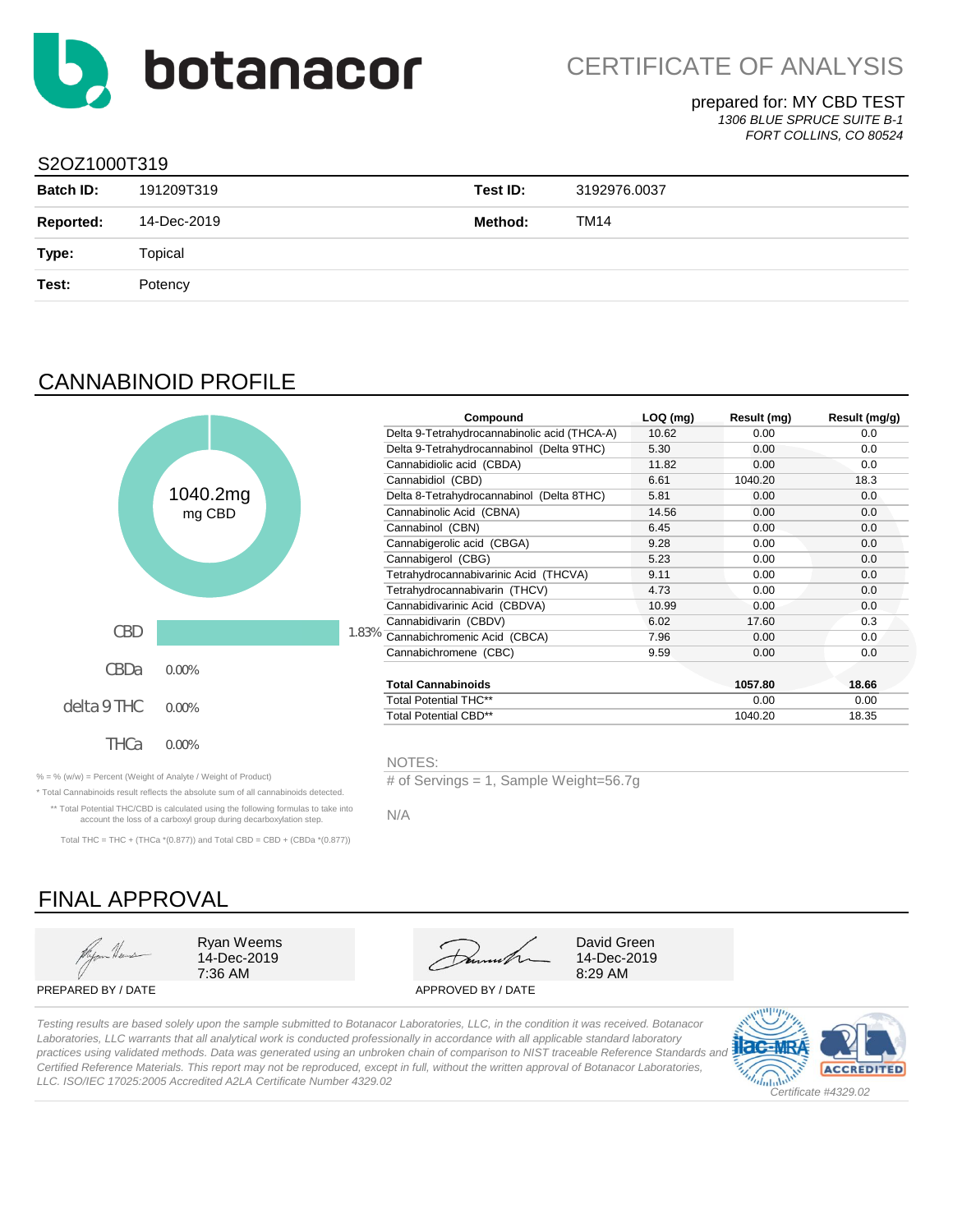



**Report Number: Report Date: ORELAP#:** 01/06/2020 OR100028 **Received:** 12/10/19 07:30 **Purchase Order:** 19-014963/D01.R02

## **This is an amended version of report# 19-014963/D01.R01. Reason: Updated Customer information.**

| <b>Customer:</b>         | My CBD Test    |  |  |  |
|--------------------------|----------------|--|--|--|
| <b>Product identity:</b> | S2OZ1000T319   |  |  |  |
| Laboratory ID:           | 19-014963-0003 |  |  |  |

**Summary**

#### **Pesticides:**

All analytes passing and less than LOQ.

#### **Metals:**

Less than LOQ for all analytes.

#### **Microbiology:**

Less than LOQ for all analytes.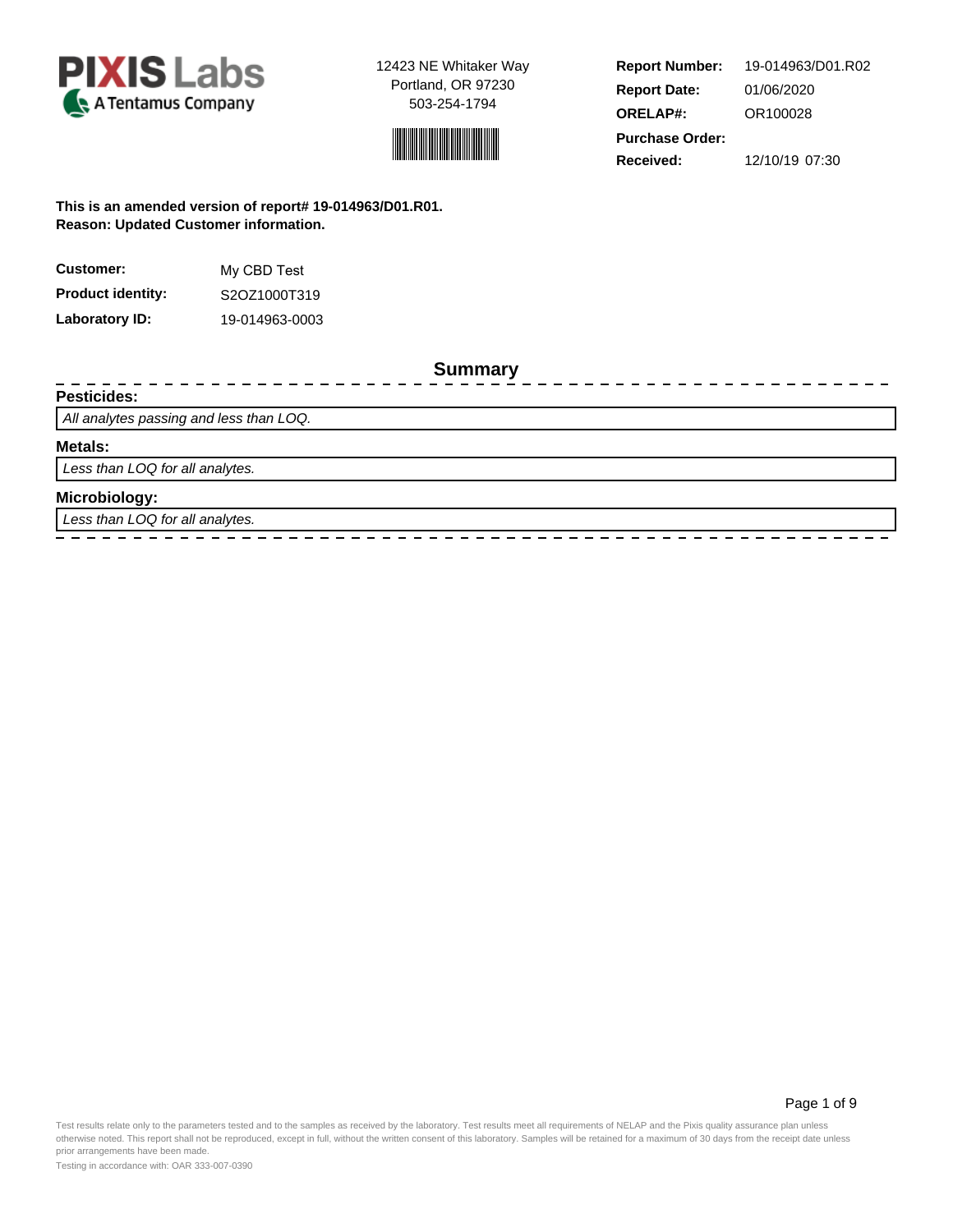<span id="page-3-0"></span>



**Report Number: Report Date: ORELAP#:** 01/06/2020 OR100028 **Received:** 12/10/19 07:30 **Purchase Order:** 19-014963/D01.R02

| Customer:                | My CBD Test       |  |  |
|--------------------------|-------------------|--|--|
| <b>Product identity:</b> | S2OZ1000T319      |  |  |
| <b>Client/Metrc ID:</b>  |                   |  |  |
| <b>Sample Date:</b>      |                   |  |  |
| Laboratory ID:           | 19-014963-0003    |  |  |
| <b>Relinguished by:</b>  | Received By Mail  |  |  |
| Temp:                    | 13.4 $^{\circ}$ C |  |  |

# **Sample Results**

| <b>Microbiology</b>     |         |        |              |     |         |          |                         |              |
|-------------------------|---------|--------|--------------|-----|---------|----------|-------------------------|--------------|
| Analyte                 | Result  | Limits | <b>Units</b> | LOQ | Batch   | Analyze  | Method                  | <b>Notes</b> |
| E.coli                  | $<$ LOQ |        | cfu/g        | 10  | 1911219 | 12/13/19 | AOAC 991.14 (Petrifilm) | X            |
| <b>Total Coliforms</b>  | $<$ LOQ |        | cfu/g        | 10  | 1911219 | 12/13/19 | AOAC 991.14 (Petrifilm) | X            |
| Mold (RAPID Petrifilm)  | $<$ LOQ |        | cfu/g        | 10  | 1911220 | 12/13/19 | AOAC 2014.05 (RAPID)    | х            |
| Yeast (RAPID Petrifilm) | $<$ LOQ |        | cfu/g        | 10  | 1911220 | 12/13/19 | AOAC 2014.05 (RAPID)    | X            |

Page 2 of 9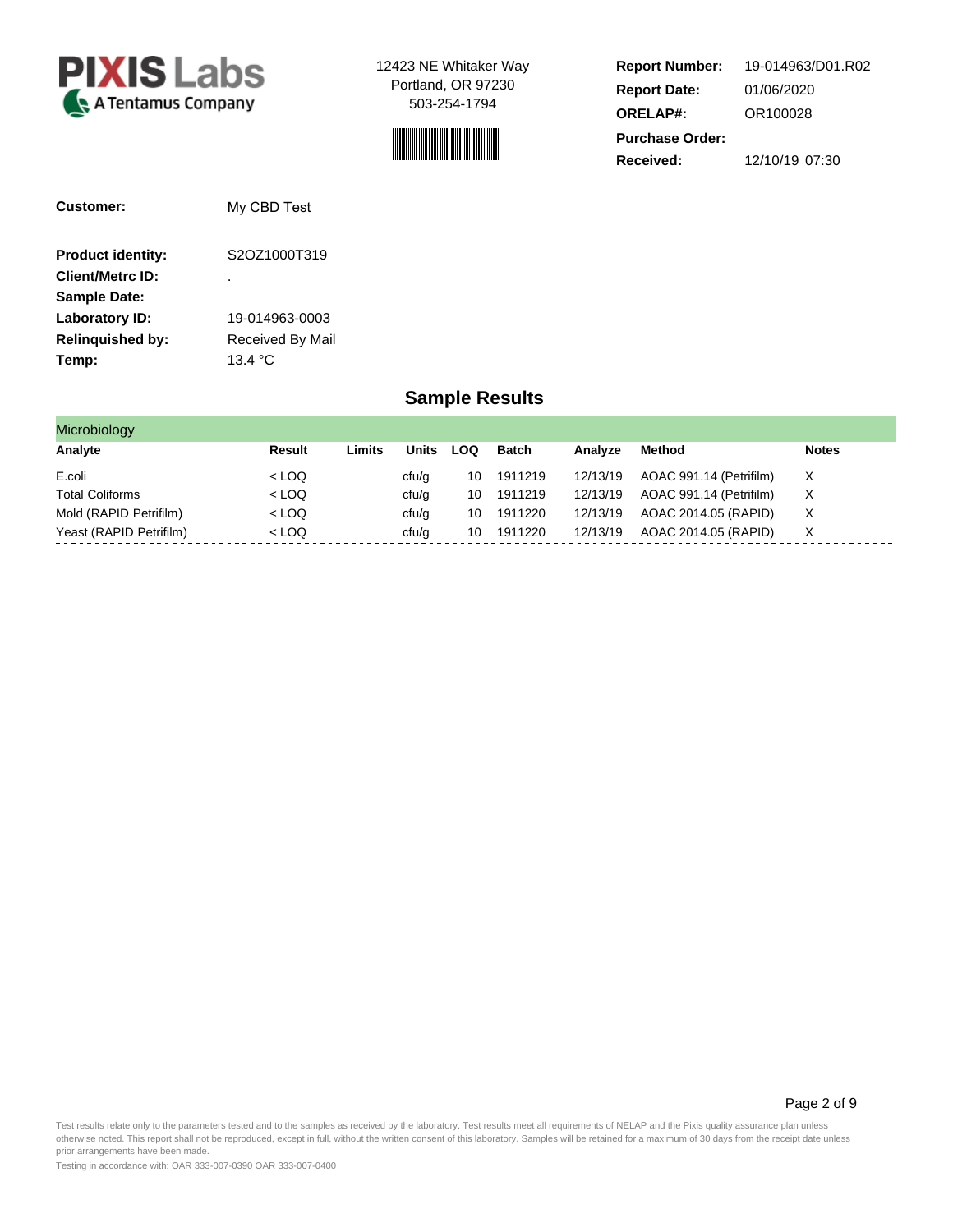<span id="page-4-0"></span>



**Report Number: Report Date: ORELAP#:** 01/06/2020 OR100028 **Received:** 12/10/19 07:30 **Purchase Order:** 19-014963/D01.R02

| <b>Pesticides</b> |         |      |                                | Method AOAC 2007.01 & EN 15662 (mod) Units mg/kg Batch 1911373 |         |      | Analyze 12/23/19 02:28 PM      |
|-------------------|---------|------|--------------------------------|----------------------------------------------------------------|---------|------|--------------------------------|
| Analyte           | Result  |      | <b>Limits LOQ Status Notes</b> | Analyte                                                        | Result  |      | <b>Limits LOQ Status Notes</b> |
| Abamectin         | $<$ LOQ | 0.50 | $0.250$ pass                   | Acephate                                                       | $<$ LOQ | 0.40 | $0.250$ pass                   |
| Acequinocyl       | $<$ LOQ | 2.0  | $1.00$ pass                    | Acetamiprid                                                    | $<$ LOQ | 0.20 | $0.100$ pass                   |
| Aldicarb          | $<$ LOQ | 0.40 | 0.200 pass                     | Azoxystrobin                                                   | $<$ LOQ | 0.20 | 0.100 pass                     |
| Bifenazate        | $<$ LOQ | 0.20 | $0.100$ pass                   | <b>Bifenthrin</b>                                              | $<$ LOQ | 0.20 | $0.100$ pass                   |
| <b>Boscalid</b>   | $<$ LOQ | 0.40 | $0.200$ pass                   | Carbaryl                                                       | $<$ LOQ | 0.20 | $0.100$ pass                   |
| Carbofuran        | $<$ LOQ | 0.20 | $0.100$ pass                   | Chlorantraniliprole                                            | $<$ LOQ | 0.20 | $0.100$ pass                   |
| Chlorfenapyr      | $<$ LOQ | 1.0  | $0.500$ pass                   | Chlorpyrifos                                                   | $<$ LOQ | 0.20 | $0.100$ pass                   |
| Clofentezine      | $<$ LOQ | 0.20 | $0.100$ pass                   | Cyfluthrin                                                     | $<$ LOQ | 1.0  | $0.500$ pass                   |
| Cypermethrin      | $<$ LOQ | 1.0  | $0.500$ pass                   | Daminozide                                                     | $<$ LOQ | 1.0  | $0.500$ pass                   |
| Diazinon          | $<$ LOQ | 0.20 | $0.100$ pass                   | <b>Dichlorvos</b>                                              | $<$ LOQ | 1.0  | $0.500$ pass                   |
| Dimethoate        | $<$ LOQ | 0.20 | $0.100$ pass                   | Ethoprophos                                                    | $<$ LOQ | 0.20 | $0.100$ pass                   |
| Etofenprox        | $<$ LOQ | 0.40 | $0.200$ pass                   | Etoxazole                                                      | $<$ LOQ | 0.20 | $0.100$ pass                   |
| Fenoxycarb        | $<$ LOQ | 0.20 | $0.100$ pass                   | Fenpyroximate                                                  | $<$ LOQ | 0.40 | $0.200$ pass                   |
| Fipronil          | $<$ LOQ | 0.40 | $0.200$ pass                   | Flonicamid                                                     | $<$ LOQ | 1.0  | $0.400$ pass                   |
| Fludioxonil       | $<$ LOQ | 0.40 | $0.200$ pass                   | Hexythiazox                                                    | $<$ LOQ | 1.0  | 0.400 pass                     |
| Imazalil          | $<$ LOQ | 0.20 | $0.100$ pass                   | Imidacloprid                                                   | $<$ LOQ | 0.40 | 0.200 pass                     |
| Kresoxim-methyl   | $<$ LOQ | 0.40 | $0.200$ pass                   | Malathion                                                      | $<$ LOQ | 0.20 | $0.100$ pass                   |
| Metalaxyl         | $<$ LOQ | 0.20 | $0.100$ pass                   | Methiocarb                                                     | $<$ LOQ | 0.20 | $0.100$ pass                   |
| Methomyl          | $<$ LOQ | 0.40 | $0.200$ pass                   | <b>MGK-264</b>                                                 | $<$ LOQ | 0.20 | $0.100$ pass                   |
| Myclobutanil      | $<$ LOQ | 0.20 | $0.100$ pass                   | Naled                                                          | $<$ LOQ | 0.50 | $0.250$ pass                   |
| Oxamyl            | $<$ LOQ | 1.0  | 0.500 pass                     | Paclobutrazole                                                 | $<$ LOQ | 0.40 | 0.200 pass                     |
| Parathion-Methyl  | $<$ LOQ | 0.20 | $0.200$ pass                   | Permethrin                                                     | $<$ LOQ | 0.20 | $0.100$ pass                   |
| Phosmet           | $<$ LOQ | 0.20 | $0.100$ pass                   | Piperonyl butoxide                                             | $<$ LOQ | 2.0  | $1.00$ pass                    |
| Prallethrin       | $<$ LOQ | 0.20 | $0.200$ pass                   | Propiconazole                                                  | $<$ LOQ | 0.40 | $0.200$ pass                   |
| Propoxur          | $<$ LOQ | 0.20 | $0.100$ pass                   | Pyrethrin I (total)                                            | $<$ LOQ | 1.0  | $0.500$ pass                   |
| Pyridaben         | $<$ LOQ | 0.20 | 0.100 pass                     | Spinosad                                                       | $<$ LOQ | 0.20 | 0.100 pass                     |
| Spiromesifen      | $<$ LOQ | 0.20 | $0.100$ pass                   | Spirotetramat                                                  | $<$ LOQ | 0.20 | $0.100$ pass                   |
| Spiroxamine       | $<$ LOQ | 0.40 | $0.200$ pass                   | Tebuconazole                                                   | $<$ LOQ | 0.40 | $0.200$ pass                   |
| Thiacloprid       | $<$ LOQ | 0.20 | $0.100$ pass                   | Thiamethoxam                                                   | $<$ LOQ | 0.20 | 0.100 pass                     |
| Trifloxystrobin   | $<$ LOQ | 0.20 | 0.100 pass                     | -------------------------------                                |         |      |                                |

| <b>Metals</b> |         |        |              |            |              |          |                     |              |  |
|---------------|---------|--------|--------------|------------|--------------|----------|---------------------|--------------|--|
| Analyte       | Result  | Limits | <b>Units</b> | <b>LOQ</b> | <b>Batch</b> | Analyze  | <b>Method</b>       | <b>Notes</b> |  |
| Arsenic       | $<$ LOQ |        | mg/kg        | 0.100      | 1911333      | 12/13/19 | AOAC 2013.06 (mod.) | X, H         |  |
| Cadmium       | $<$ LOQ |        | mg/kg        | 0.100      | 1911333      | 12/13/19 | AOAC 2013.06 (mod.) | X, H         |  |
| Lead          | $<$ LOQ |        | mg/kg        | 0.100      | 1911333      | 12/13/19 | AOAC 2013.06 (mod.) | X, H         |  |
| Mercury       | $<$ LOQ |        | mg/kg        | 0.100      | 1911333      | 12/13/19 | AOAC 2013.06 (mod.) | X, H         |  |
|               |         |        |              |            |              |          |                     |              |  |

#### Page 3 of 9

Test results relate only to the parameters tested and to the samples as received by the laboratory. Test results meet all requirements of NELAP and the Pixis quality assurance plan unless otherwise noted. This report shall not be reproduced, except in full, without the written consent of this laboratory. Samples will be retained for a maximum of 30 days from the receipt date unless prior arrangements have been made.

Testing in accordance with: OAR 333-007-0390 OAR 333-007-0400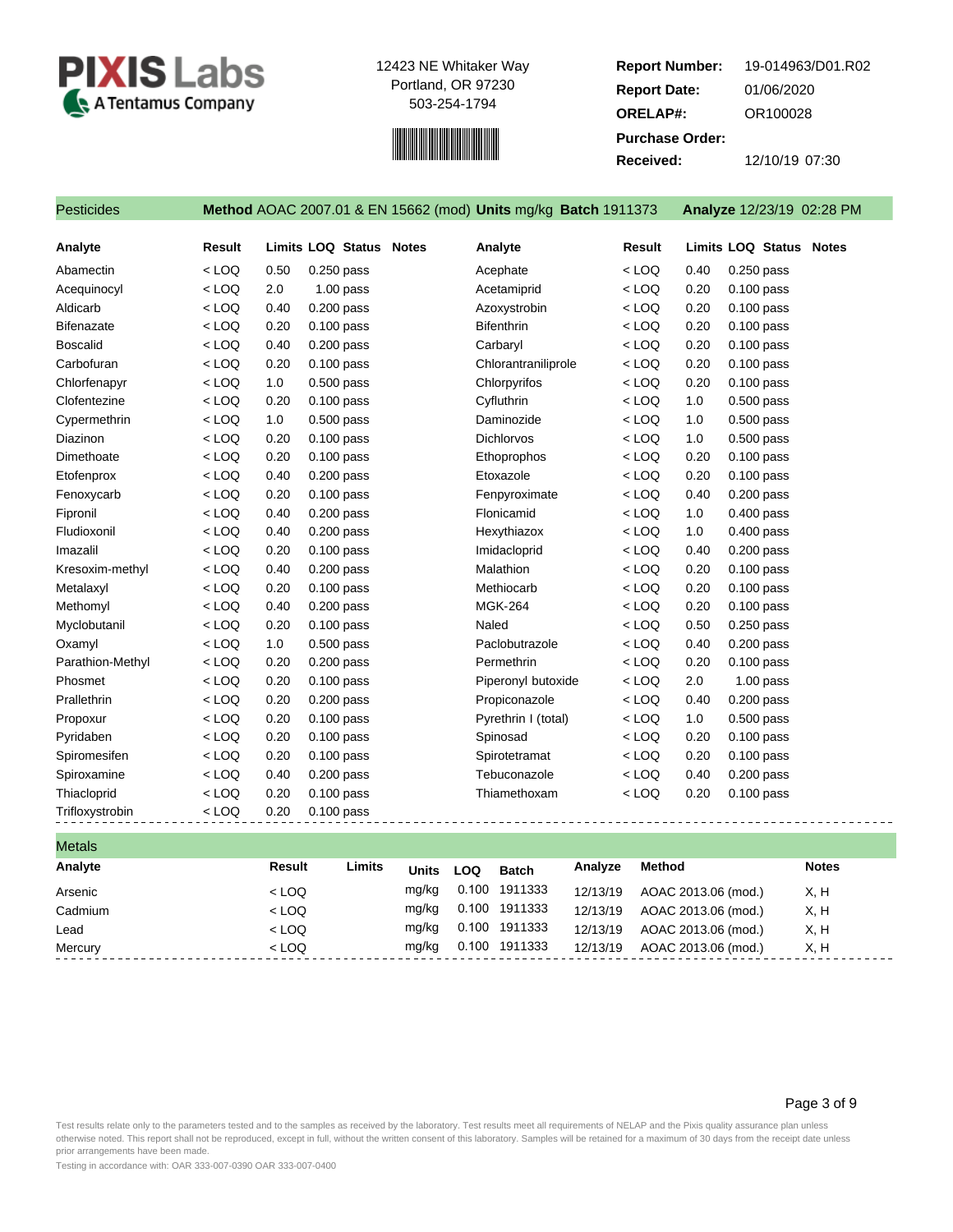



**Report Number: Report Date: ORELAP#:** 01/06/2020 OR100028 **Received:** 12/10/19 07:30 **Purchase Order:** 19-014963/D01.R02

These test results are representative of the individual sample selected and submitted by the client.

### **Abbreviations**

**Limits:** Action Levels per OAR-333-007-0400, OAR-333-007-0210, OAR-333-007-0220

**Limit(s) of Quantitation (LOQ):** The minimum levels, concentrations, or quantities of a target variable (e.g., target analyte) that can be reported with a specified degree of confidence.

† = Analyte not NELAP accredited.

#### **Units of Measure**

 cfu/g = Colony forming units per gram mg/kg = Milligram per kilogram = parts per million (ppm) % wt =  $\mu$ g/g divided by 10,000

**Glossary of Qualifiers** H: Holding time was exceeded. X: Not ORELAP accredited.

Approved Signatory

Derrick Tanner General Manager

Page 4 of 9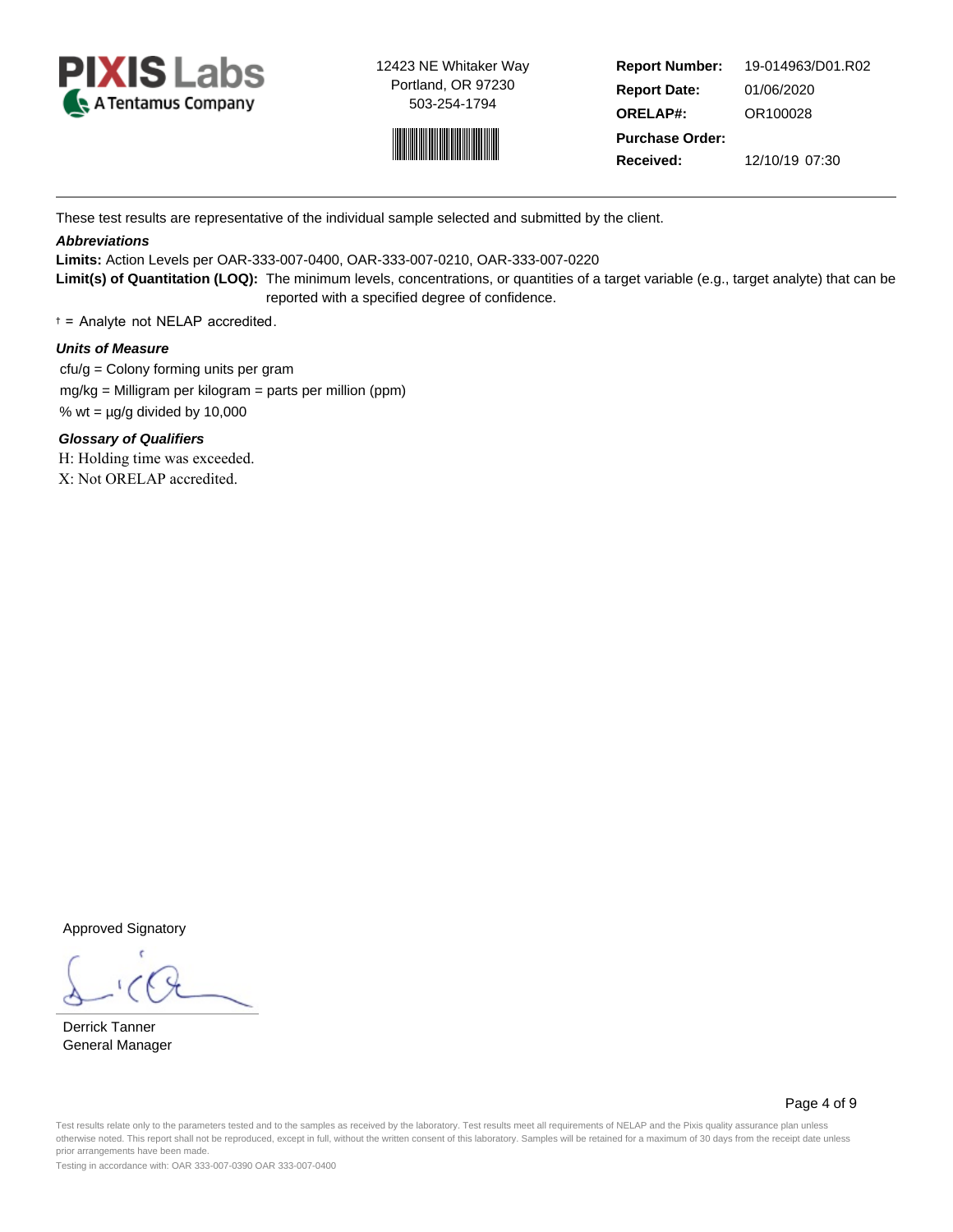<span id="page-6-0"></span>



**Report Number: Report Date: ORELAP#:** 10/28/2019 OR100028 **Received:** 10/18/19 10:52 **Purchase Order:** 19-012757/D02.R00

| <b>Product identity:</b><br><b>Laboratory ID:</b> | JP090319B7<br>19-012757-0002 | <b>Client/Metrc ID:</b><br><b>Sample Date:</b> |                               |                                                               |
|---------------------------------------------------|------------------------------|------------------------------------------------|-------------------------------|---------------------------------------------------------------|
|                                                   |                              | <b>Summary</b>                                 |                               |                                                               |
| Potency:                                          |                              |                                                |                               |                                                               |
| Analyte<br><b>CBD</b><br><b>CBDV</b> <sup>t</sup> | Result (%)<br>81.9<br>1.86   | $\bullet$ CBD<br>$\bullet$ CBDV                | CBD-Total<br><b>THC-Total</b> | 81.9%<br>$< 0.177\%$<br>(Reported in percent of total sample) |

## **Residual Solvents:**

All analytes passing and less than LOQ.

#### **Pesticides:**

All analytes passing and less than LOQ.

#### **Terpenes:**

| Analyte                             | <b>Percent</b><br>by weight of Total | <b>Percent</b> | Analyte                                 | <b>Percent</b><br>by weight | <b>Percent</b><br>of Total |
|-------------------------------------|--------------------------------------|----------------|-----------------------------------------|-----------------------------|----------------------------|
| $(-)$ -Guaiol <sup>†</sup>          | 0.619                                | 35.17%         | $(-)$ -caryophyllene oxide <sup>†</sup> | 0.511                       | 29.03%                     |
| <b>B-Caryophyllene</b> <sup>†</sup> | 0.450                                | 25.57%         | Humulene <sup>†</sup>                   | 0.0795                      | 4.52%                      |
| Linalool <sup>t</sup>               | 0.0594                               | 3.38%          | $(-)$ -a-Terpineol <sup>†</sup>         | 0.0411                      | 2.34%                      |
| Total Terpenes <sup>t</sup>         | 1.76                                 | 100.00%        |                                         |                             |                            |

**Metals:**

# **Microbiology:**

Less than LOQ for all analytes.

 $\frac{1}{2}$ 

Page 1 of 18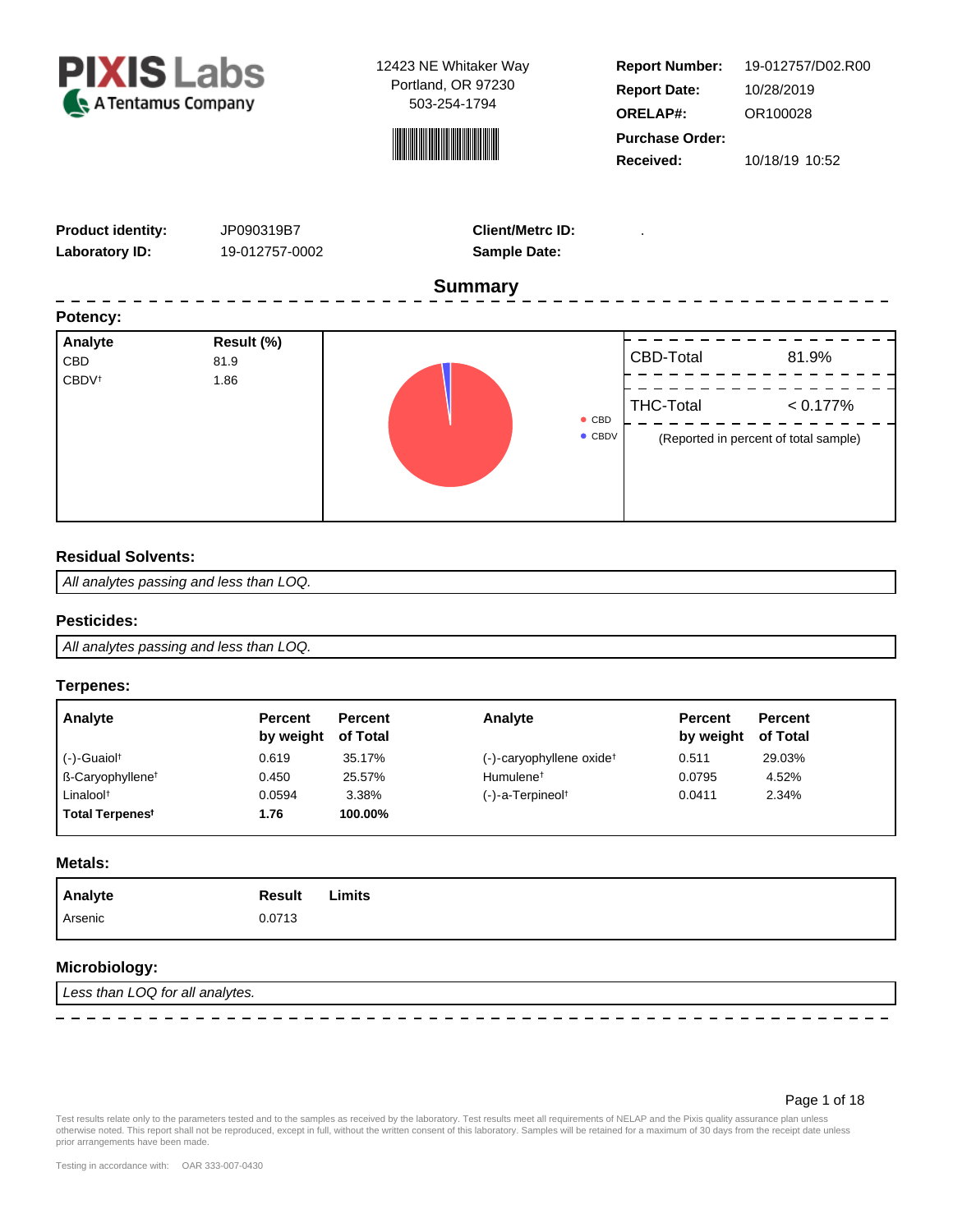



**Report Number: Report Date: ORELAP#:** 10/28/2019 OR100028 **Received:** 10/18/19 10:52 **Purchase Order:** 19-012757/D02.R00

| <b>Customer:</b>         | My CBD Test    |
|--------------------------|----------------|
| <b>Product identity:</b> | JP090319B7     |
| <b>Client/Metrc ID:</b>  | ٠              |
| <b>Sample Date:</b>      |                |
| Laboratory ID:           | 19-012757-0002 |
| <b>Relinguished by:</b>  | UPS            |
| Temp:                    | 23.4 °C        |

# **Sample Results**

| Potency                     | <b>Method J AOAC 2015 V98-6</b> |                      |            |              | Units % | <b>Batch 1909717</b> | Analyze 10/22/19 05:04 PM |                |
|-----------------------------|---------------------------------|----------------------|------------|--------------|---------|----------------------|---------------------------|----------------|
| Analyte                     | As<br>Received                  | <b>Dry</b><br>weight | <b>LOQ</b> | <b>Notes</b> |         |                      |                           |                |
| $CBC^{\dagger}$             | $<$ LOQ                         |                      | 0.0943     |              |         |                      |                           |                |
| $CBC-A^{\dagger}$           | $<$ LOQ                         |                      | 0.0943     |              |         |                      |                           |                |
| CBC-Total <sup>t</sup>      | $<$ LOQ                         |                      | 0.177      |              |         |                      |                           | $\bullet$ CBD  |
| CBD                         | 81.9                            |                      | 0.943      |              |         |                      |                           |                |
| CBD-A                       | $<$ LOQ                         |                      | 0.0943     |              |         |                      |                           | $\bullet$ CBDV |
| CBD-Total                   | 81.9                            |                      | 1.03       |              |         |                      |                           |                |
| <b>CBDV</b> <sup>t</sup>    | 1.86                            |                      | 0.0943     |              |         |                      |                           |                |
| CBDV-A <sup>t</sup>         | $<$ LOQ                         |                      | 0.0943     |              |         |                      |                           |                |
| CBDV-Total <sup>t</sup>     | 1.86                            |                      | 0.176      |              |         |                      |                           |                |
| $CBG^{\dagger}$             | $<$ LOQ                         |                      | 0.0943     |              |         |                      |                           |                |
| $CBG-A^{\dagger}$           | $<$ LOQ                         |                      | 0.0943     |              |         |                      |                           |                |
| CBG-Total <sup>t</sup>      | $<$ LOQ                         |                      | 0.176      |              |         |                      |                           |                |
| $CBL$ <sup>†</sup>          | $<$ LOQ                         |                      | 0.0943     |              |         |                      |                           |                |
| <b>CBN</b>                  | $<$ LOQ                         |                      | 0.0943     |              |         |                      |                           |                |
| $\Delta$ 8-THC <sup>+</sup> | $<$ LOQ                         |                      | 0.0943     |              |         |                      |                           |                |
| $\Delta$ 9-THC              | $<$ LOQ                         |                      | 0.0943     |              |         |                      |                           |                |
| THC-A                       | $<$ LOQ                         |                      | 0.0943     |              |         |                      |                           |                |
| THC-Total                   | $<$ LOQ                         |                      | 0.177      |              |         |                      |                           |                |
| <b>THCV<sup>t</sup></b>     | $<$ LOQ                         |                      | 0.0943     |              |         |                      |                           |                |
| THCV-A <sup>t</sup>         | $<$ LOQ                         |                      | 0.0943     |              |         |                      |                           |                |
| THCV-Total <sup>t</sup>     | $<$ LOQ                         |                      | 0.176      |              |         |                      |                           |                |
| Microbiology                |                                 |                      |            |              |         |                      |                           |                |

| _______________         |         |        |              |     |         |          |                         |              |
|-------------------------|---------|--------|--------------|-----|---------|----------|-------------------------|--------------|
| Analyte                 | Result  | Limits | <b>Units</b> | LOQ | Batch   | Analvze  | Method                  | <b>Notes</b> |
| E.coli                  | $<$ LOQ |        | cfu/g        | 10  | 1909486 | 10/21/19 | AOAC 991.14 (Petrifilm) | X            |
| <b>Total Coliforms</b>  | $<$ LOQ |        | cfu/g        | 10  | 1909486 | 10/21/19 | AOAC 991.14 (Petrifilm) | х            |
| Mold (RAPID Petrifilm)  | $<$ LOQ |        | cfu/g        | 10  | 1909487 | 10/21/19 | AOAC 2014.05 (RAPID)    | х            |
| Yeast (RAPID Petrifilm) | $<$ LOQ |        | cfu/g        | 10  | 1909487 | 10/21/19 | AOAC 2014.05 (RAPID)    | X            |
|                         |         |        |              |     |         |          |                         |              |

#### Page 2 of 18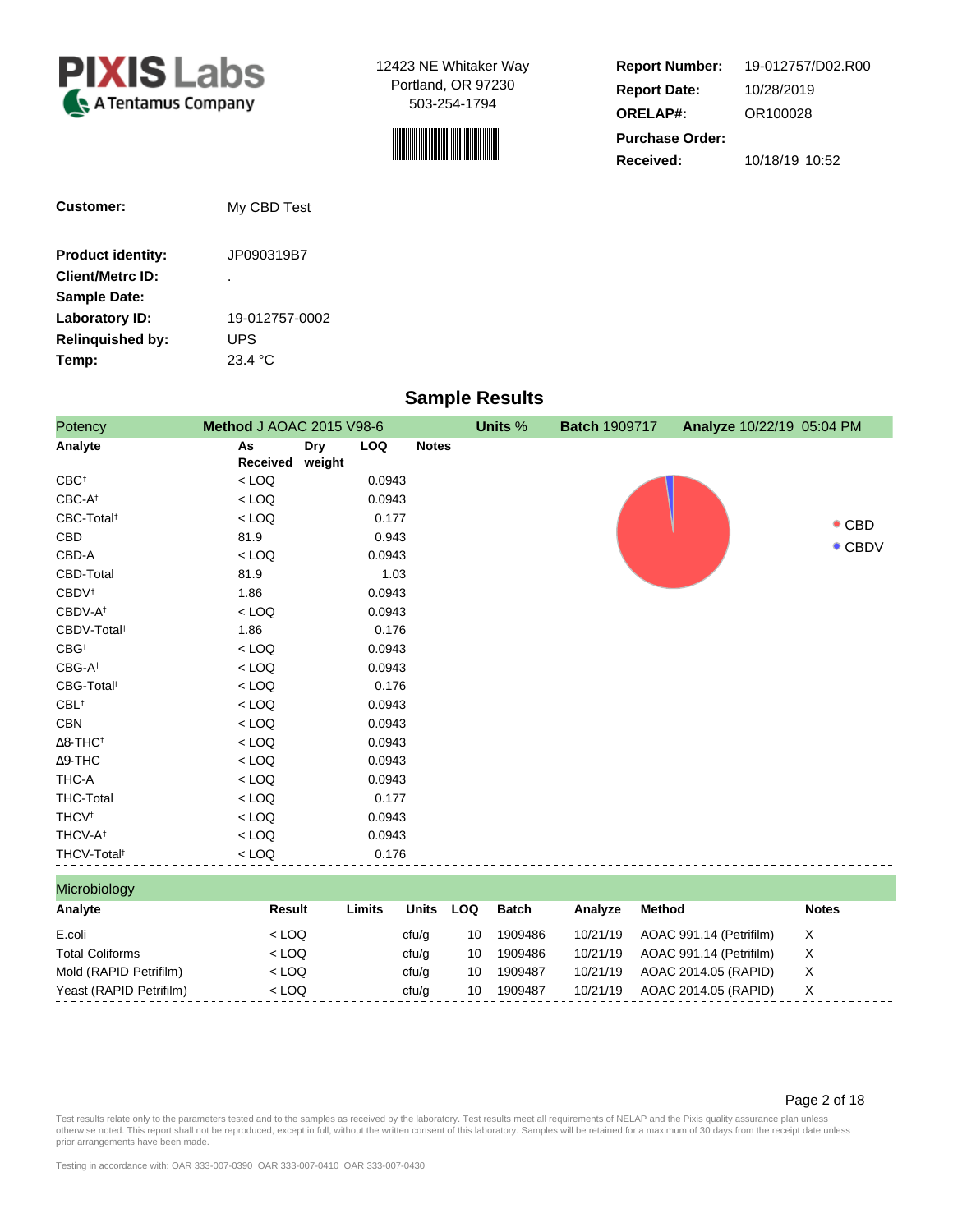



**Report Number: Report Date: ORELAP#:** 10/28/2019 OR100028 **Received:** 10/18/19 10:52 **Purchase Order:** 19-012757/D02.R00

| <b>Solvents</b>      | Method EPA5021A |                          |      |      |              | Units $\mu$ g/g                | <b>Batch 1909460</b> |         |                                |      |      | Analyze 10/23/19 02:28 PM |
|----------------------|-----------------|--------------------------|------|------|--------------|--------------------------------|----------------------|---------|--------------------------------|------|------|---------------------------|
| Analyte              | Result          | <b>Limits LOQ Status</b> |      |      | <b>Notes</b> | Analyte                        |                      | Result  | <b>Limits LOQ Status Notes</b> |      |      |                           |
| 1,4-Dioxane          | $<$ LOQ         | 380                      | 100  | pass |              | 2-Butanol                      |                      | $<$ LOQ | 5000                           | 200  | pass |                           |
| 2-Ethoxyethanol      | $<$ LOQ         | 160                      | 30.0 | pass |              | 2-Methylbutane                 |                      | $<$ LOQ |                                | 200  |      |                           |
| 2-Methylpentane      | $<$ LOQ         |                          | 30.0 |      |              | 2-Propanol (IPA)               |                      | $<$ LOQ | 5000                           | 200  | pass |                           |
| 2,2-Dimethylbutane   | $<$ LOQ         |                          | 30.0 |      |              | 2,2-Dimethylpropane            |                      | $<$ LOQ |                                | 200  |      |                           |
| 2,3-Dimethylbutane   | $<$ LOQ         |                          | 30.0 |      |              | 3-Methylpentane                |                      | $<$ LOQ |                                | 30.0 |      |                           |
| Acetone              | $<$ LOQ         | 5000                     | 200  | pass |              | Acetonitrile                   |                      | $<$ LOQ | 410                            | 100  | pass |                           |
| Benzene              | $<$ LOQ         | 2.00                     | 1.00 | pass |              | Butanes (sum)                  |                      | $<$ LOQ | 5000                           | 400  | pass |                           |
| Cyclohexane          | $<$ LOQ         | 3880                     | 200  | pass |              | Ethyl acetate                  |                      | $<$ LOQ | 5000                           | 200  | pass |                           |
| Ethyl benzene        | $<$ LOQ         |                          | 200  |      |              | Ethyl ether                    |                      | $<$ LOQ | 5000                           | 200  | pass |                           |
| Ethylene glycol      | $<$ LOQ         | 620                      | 200  | pass |              | Ethylene oxide                 |                      | $<$ LOQ | 50.0                           | 30.0 | pass |                           |
| Hexanes (sum)        | $<$ LOQ         | 290                      | 150  | pass |              | Isopropyl acetate              |                      | $<$ LOQ | 5000                           | 200  | pass |                           |
| Isopropylbenzene     | $<$ LOQ         | 70.0                     | 30.0 | pass |              | m,p-Xylene                     |                      | $<$ LOQ |                                | 200  |      |                           |
| Methanol             | $<$ LOQ         | 3000                     | 200  | pass |              | Methylene chloride             |                      | $<$ LOQ | 600                            | 200  | pass |                           |
| Methylpropane        | $<$ LOQ         |                          | 200  |      |              | n-Butane                       |                      | $<$ LOQ |                                | 200  |      |                           |
| n-Heptane            | $<$ LOQ         | 5000                     | 200  | pass |              | n-Hexane                       |                      | $<$ LOQ |                                | 30.0 |      |                           |
| n-Pentane            | $<$ LOQ         |                          | 200  |      |              | o-Xylene                       |                      | $<$ LOQ |                                | 200  |      |                           |
| Pentanes (sum)       | $<$ LOQ         | 5000                     | 600  | pass |              | Propane                        |                      | $<$ LOQ | 5000                           | 200  | pass |                           |
| Tetrahydrofuran      | $<$ LOQ         | 720                      | 100  | pass |              | Toluene                        |                      | $<$ LOQ | 890                            | 100  | pass |                           |
| <b>Total Xylenes</b> | $<$ LOQ         |                          | 400  |      |              | <b>Total Xylenes and Ethyl</b> |                      | $<$ LOQ | 2170                           | 600  | pass |                           |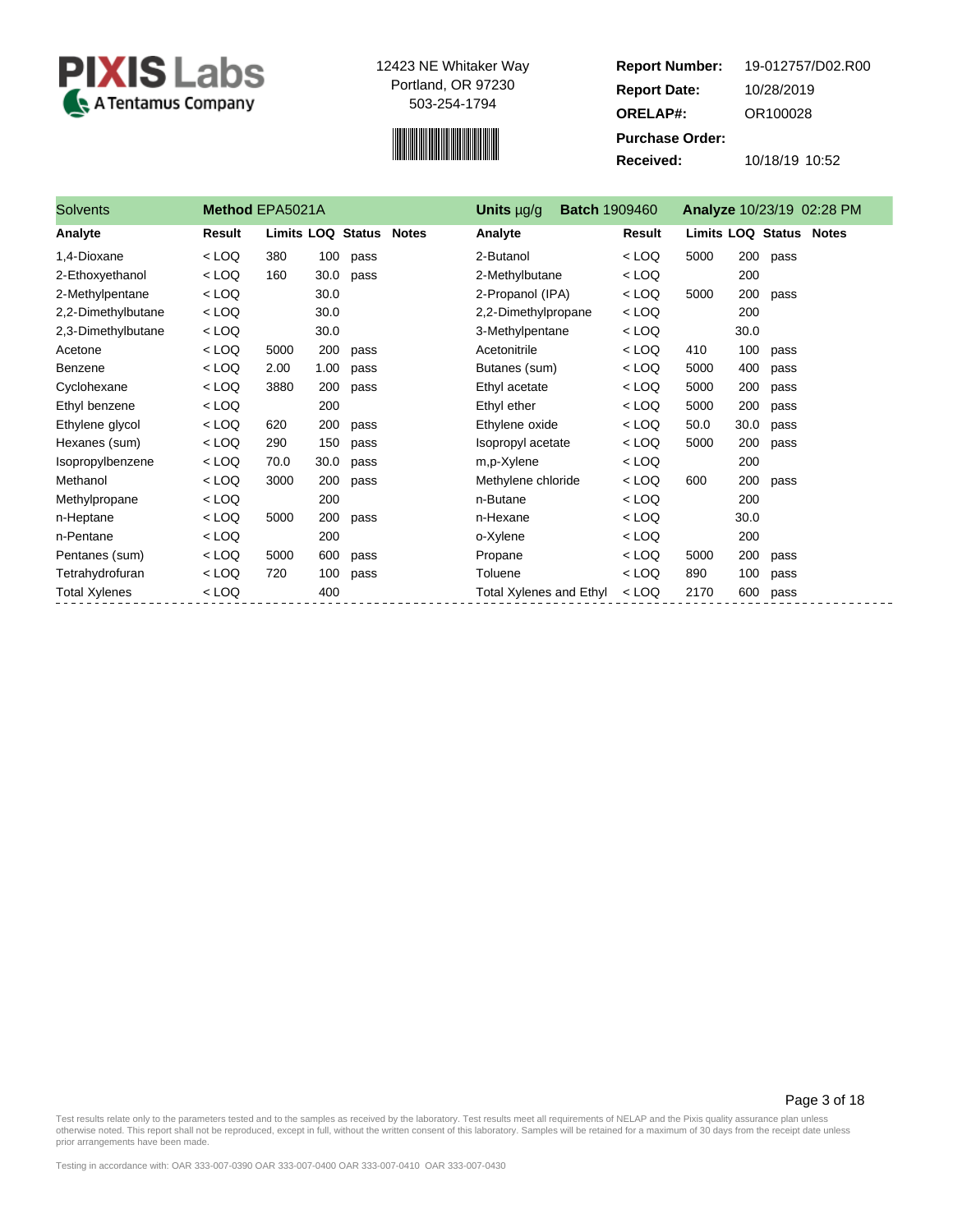



**Report Number: Report Date: ORELAP#:** 10/28/2019 OR100028 **Received:** 10/18/19 10:52 **Purchase Order:** 19-012757/D02.R00

| <b>Pesticides</b> |               |      |                                | Method AOAC 2007.01 & EN 15662 (mod) Units mg/kg Batch 1909507 |               |      | Analyze 10/21/19 09:49 AM |
|-------------------|---------------|------|--------------------------------|----------------------------------------------------------------|---------------|------|---------------------------|
| Analyte           | <b>Result</b> |      | <b>Limits LOQ Status Notes</b> | Analyte                                                        | <b>Result</b> |      | Limits LOQ Status Notes   |
| Abamectin         | $<$ LOQ       | 0.50 | 0.250 pass                     | Acephate                                                       | $<$ LOQ       | 0.40 | $0.250$ pass              |
| Acequinocyl       | $<$ LOQ       | 2.0  | $1.00$ pass                    | Acetamiprid                                                    | $<$ LOQ       | 0.20 | $0.100$ pass              |
| Aldicarb          | $<$ LOQ       | 0.40 | $0.200$ pass                   | Azoxystrobin                                                   | $<$ LOQ       | 0.20 | $0.100$ pass              |
| <b>Bifenazate</b> | $<$ LOQ       | 0.20 | 0.100 pass                     | <b>Bifenthrin</b>                                              | $<$ LOQ       | 0.20 | $0.100$ pass              |
| <b>Boscalid</b>   | $<$ LOQ       | 0.40 | $0.200$ pass                   | Carbaryl                                                       | $<$ LOQ       | 0.20 | $0.100$ pass              |
| Carbofuran        | $<$ LOQ       | 0.20 | $0.100$ pass                   | Chlorantraniliprole                                            | $<$ LOQ       | 0.20 | $0.100$ pass              |
| Chlorfenapyr      | $<$ LOQ       | 1.0  | 0.500 pass                     | Chlorpyrifos                                                   | $<$ LOQ       | 0.20 | $0.100$ pass              |
| Clofentezine      | $<$ LOQ       | 0.20 | 0.100 pass                     | Cyfluthrin                                                     | $<$ LOQ       | 1.0  | $0.500$ pass              |
| Cypermethrin      | $<$ LOQ       | 1.0  | 0.500 pass                     | Daminozide                                                     | $<$ LOQ       | 1.0  | $0.500$ pass              |
| Diazinon          | $<$ LOQ       | 0.20 | $0.100$ pass                   | Dichlorvos                                                     | $<$ LOQ       | 1.0  | 0.500 pass                |
| Dimethoate        | $<$ LOQ       | 0.20 | 0.100 pass                     | Ethoprophos                                                    | $<$ LOQ       | 0.20 | $0.100$ pass              |
| Etofenprox        | $<$ LOQ       | 0.40 | $0.200$ pass                   | Etoxazole                                                      | $<$ LOQ       | 0.20 | $0.100$ pass              |
| Fenoxycarb        | $<$ LOQ       | 0.20 | $0.100$ pass                   | Fenpyroximate                                                  | $<$ LOQ       | 0.40 | $0.200$ pass              |
| Fipronil          | $<$ LOQ       | 0.40 | 0.200 pass                     | Flonicamid                                                     | $<$ LOQ       | 1.0  | 0.400 pass                |
| Fludioxonil       | $<$ LOQ       | 0.40 | $0.200$ pass                   | Hexythiazox                                                    | $<$ LOQ       | 1.0  | $0.400$ pass              |
| Imazalil          | $<$ LOQ       | 0.20 | 0.100 pass                     | Imidacloprid                                                   | $<$ LOQ       | 0.40 | $0.200$ pass              |
| Kresoxim-methyl   | $<$ LOQ       | 0.40 | 0.200 pass                     | Malathion                                                      | $<$ LOQ       | 0.20 | $0.100$ pass              |
| Metalaxyl         | $<$ LOQ       | 0.20 | $0.100$ pass                   | Methiocarb                                                     | $<$ LOQ       | 0.20 | $0.100$ pass              |
| Methomyl          | $<$ LOQ       | 0.40 | $0.200$ pass                   | <b>MGK-264</b>                                                 | $<$ LOQ       | 0.20 | $0.100$ pass              |
| Myclobutanil      | $<$ LOQ       | 0.20 | $0.100$ pass                   | Naled                                                          | $<$ LOQ       | 0.50 | $0.250$ pass              |
| Oxamyl            | $<$ LOQ       | 1.0  | 0.500 pass                     | Paclobutrazole                                                 | $<$ LOQ       | 0.40 | $0.200$ pass              |
| Parathion-Methyl  | $<$ LOQ       | 0.20 | 0.200 pass                     | Permethrin                                                     | $<$ LOQ       | 0.20 | $0.100$ pass              |
| Phosmet           | $<$ LOQ       | 0.20 | 0.100 pass                     | Piperonyl butoxide                                             | $<$ LOQ       | 2.0  | $1.00$ pass               |
| Prallethrin       | $<$ LOQ       | 0.20 | $0.200$ pass                   | Propiconazole                                                  | $<$ LOQ       | 0.40 | $0.200$ pass              |
| Propoxur          | $<$ LOQ       | 0.20 | $0.100$ pass                   | Pyrethrin I (total)                                            | $<$ LOQ       | 1.0  | $0.500$ pass              |
| Pyridaben         | $<$ LOQ       | 0.20 | $0.100$ pass                   | Spinosad                                                       | $<$ LOQ       | 0.20 | $0.100$ pass              |
| Spiromesifen      | $<$ LOQ       | 0.20 | 0.100 pass                     | Spirotetramat                                                  | $<$ LOQ       | 0.20 | $0.100$ pass              |
| Spiroxamine       | $<$ LOQ       | 0.40 | 0.200 pass                     | Tebuconazole                                                   | $<$ LOQ       | 0.40 | $0.200$ pass              |
| Thiacloprid       | $<$ LOQ       | 0.20 | $0.100$ pass                   | Thiamethoxam                                                   | $<$ LOQ       | 0.20 | $0.100$ pass              |
| Trifloxystrobin   | $<$ LOQ       | 0.20 | $0.100$ pass                   |                                                                |               |      |                           |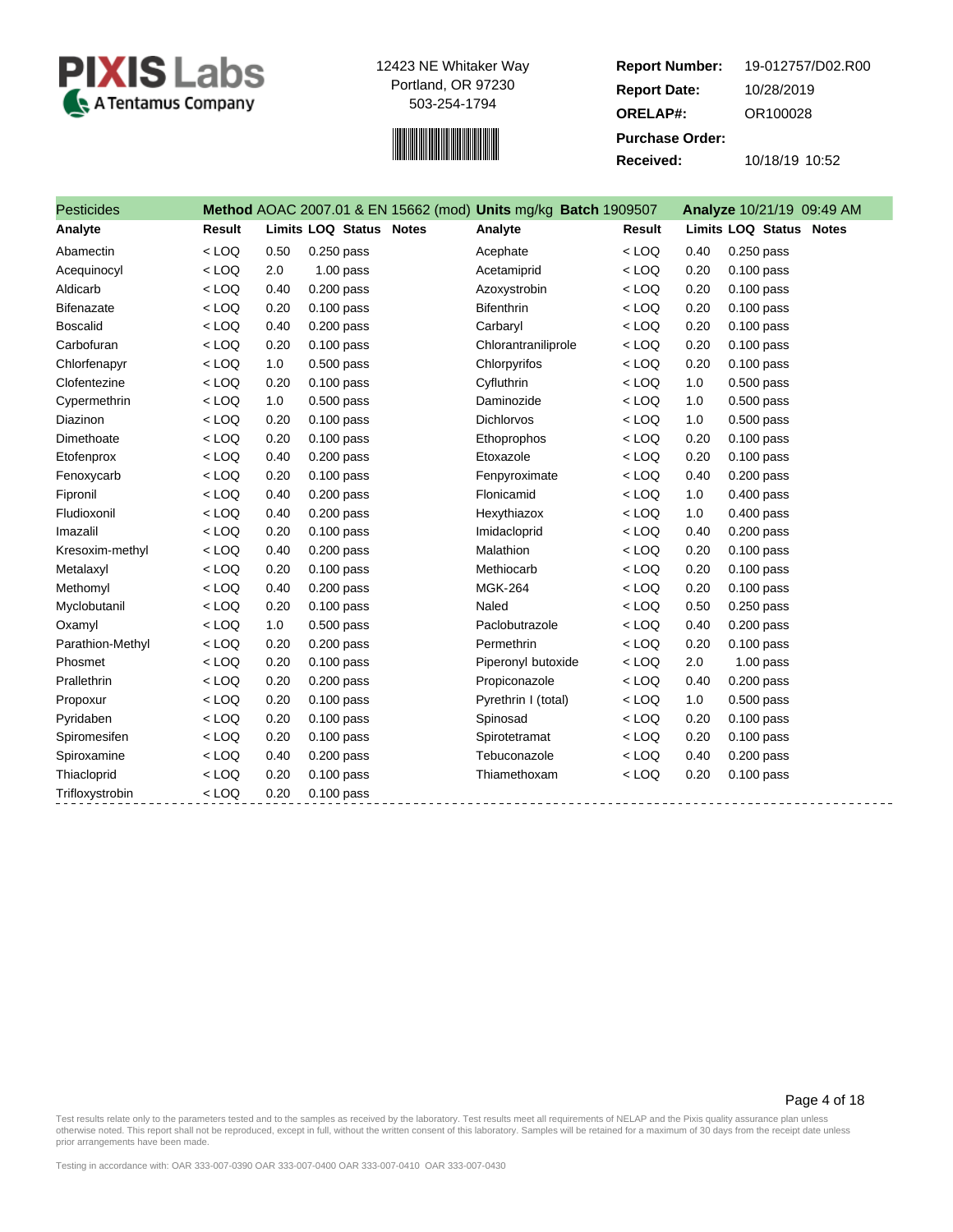



**Report Number: Report Date: ORELAP#:** 10/28/2019 OR100028 **Received:** 10/18/19 10:52 **Purchase Order:** 19-012757/D02.R00

| Terpenes                         | Method J AOAC 2015 V98-6 |            |            |              | Units %<br><b>Batch 1909461</b>       |         | Analyze 10/18/19 12:07 PM |                            |  |
|----------------------------------|--------------------------|------------|------------|--------------|---------------------------------------|---------|---------------------------|----------------------------|--|
| Analyte                          | Result                   | <b>LOQ</b> | % of Total | <b>Notes</b> | Analyte                               | Result  | <b>LOQ</b>                | % of Total<br><b>Notes</b> |  |
| $(-)$ -Guaiol <sup>†</sup>       | 0.619                    | 0.020      | 35.17%     |              | (-)-caryophyllene oxide <sup>+</sup>  | 0.511   | 0.020                     | 29.03%                     |  |
| ß-Caryophyllene <sup>t</sup>     | 0.450                    | 0.020      | 25.57%     |              | Humulene <sup>†</sup>                 | 0.0795  | 0.020                     | 4.52%                      |  |
| Linalool <sup>t</sup>            | 0.0594                   | 0.020      | 3.38%      |              | (-)-a-Terpineol <sup>+</sup>          | 0.0411  | 0.020                     | 2.34%                      |  |
| $(-)$ -Isopulegol <sup>†</sup>   | $<$ LOQ                  | 0.020      | 0.00%      |              | $(-)$ - $\beta$ -Pinene <sup>†</sup>  | $<$ LOQ | 0.020                     | 0.00%                      |  |
| $(+)$ -Borneol <sup>†</sup>      | $<$ LOQ                  | 0.020      | 0.00%      |              | $(+)$ -Cedrol <sup>†</sup>            | $<$ LOQ | 0.020                     | 0.00%                      |  |
| $(+)$ -fenchol <sup>†</sup>      | $<$ LOQ                  | 0.020      | 0.00%      |              | $(+)$ -Pulegone <sup>†</sup>          | $<$ LOQ | 0.020                     | 0.00%                      |  |
| $(\pm)$ -Camphor <sup>†</sup>    | $<$ LOQ                  | 0.020      | 0.00%      |              | $(\pm)$ -cis-Nerolidol <sup>†</sup>   | $<$ LOQ | 0.020                     | 0.00%                      |  |
| $(\pm)$ -fenchone <sup>†</sup>   | $<$ LOQ                  | 0.020      | 0.00%      |              | $(\pm)$ -trans-Nerolidol <sup>†</sup> | $<$ LOQ | 0.020                     | 0.00%                      |  |
| $(R)-(+)$ -Limonene <sup>†</sup> | $<$ LOQ                  | 0.020      | 0.00%      |              | a-Bisabolol <sup>+</sup>              | $<$ LOQ | 0.020                     | 0.00%                      |  |
| a-cedrene <sup>t</sup>           | $<$ LOQ                  | 0.020      | 0.00%      |              | a-phellandrene <sup>t</sup>           | $<$ LOQ | 0.020                     | 0.00%                      |  |
| a-pinene <sup>t</sup>            | $<$ LOQ                  | 0.020      | 0.00%      |              | a-Terpinene <sup>†</sup>              | $<$ LOQ | 0.020                     | 0.00%                      |  |
| Camphene <sup>t</sup>            | $<$ LOQ                  | 0.020      | 0.00%      |              | cis-ß-Ocimene <sup>t</sup>            | $<$ LOQ | 0.006                     | 0.00%                      |  |
| d-3-Carenet                      | $<$ LOQ                  | 0.020      | 0.00%      |              | Eucalyptol <sup>†</sup>               | $<$ LOQ | 0.020                     | 0.00%                      |  |
| farnesenet                       | $<$ LOQ                  | 0.020      | 0.00%      |              | gamma-Terpinene <sup>t</sup>          | $<$ LOQ | 0.020                     | 0.00%                      |  |
| Geraniol <sup>+</sup>            | $<$ LOQ                  | 0.020      | 0.00%      |              | Geranyl acetate <sup>†</sup>          | $<$ LOQ | 0.020                     | 0.00%                      |  |
| Isoborneol <sup>t</sup>          | $<$ LOQ                  | 0.020      | 0.00%      |              | Menthol <sup>†</sup>                  | $<$ LOQ | 0.020                     | 0.00%                      |  |
| nerol <sup>+</sup>               | $<$ LOQ                  | 0.020      | 0.00%      |              | p-Cymene <sup>t</sup>                 | $<$ LOQ | 0.020                     | 0.00%                      |  |
| Sabinene <sup>t</sup>            | $<$ LOQ                  | 0.020      | 0.00%      |              | Sabinene hydrate <sup>t</sup>         | $<$ LOQ | 0.020                     | 0.00%                      |  |
| ß-Myrcene <sup>↑</sup>           | $<$ LOQ                  | 0.020      | 0.00%      |              | Terpinolene <sup>†</sup>              | $<$ LOQ | 0.020                     | 0.00%                      |  |
| trans-ß-Ocimene <sup>t</sup>     | $<$ LOQ                  | 0.013      | 0.00%      |              | valencene <sup>t</sup>                | $<$ LOQ | 0.020                     | 0.00%                      |  |

**Total Terpenes 1.76**



#### Page 5 of 18

Test results relate only to the parameters tested and to the samples as received by the laboratory. Test results meet all requirements of NELAP and the Pixis quality assurance plan unless<br>otherwise noted. This report shall prior arrangements have been made.

Testing in accordance with: OAR 333-007-0390 OAR 333-007-0400 OAR 333-007-0410 OAR 333-007-0430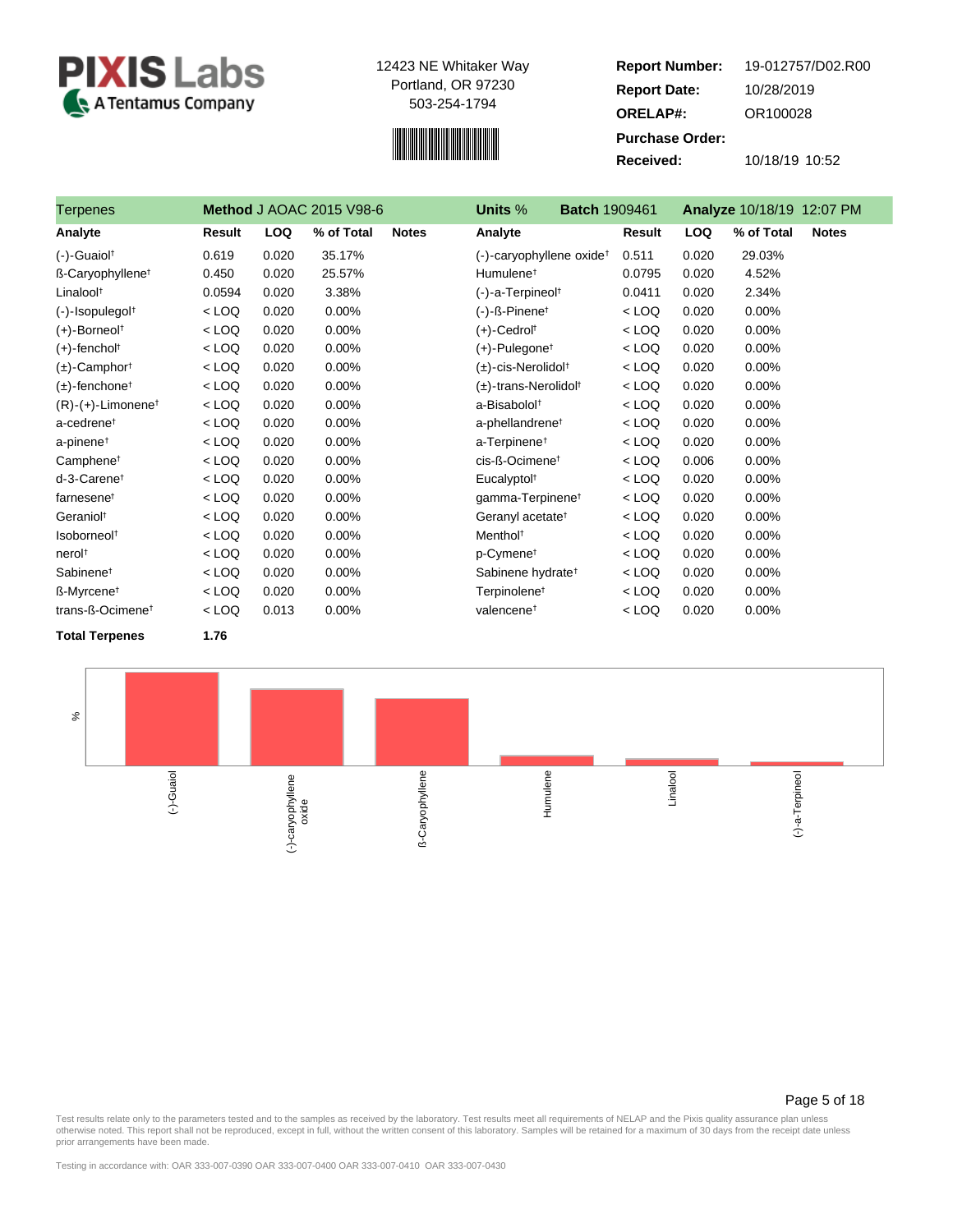



**Report Number: Report Date: ORELAP#:** 10/28/2019 OR100028 **Received:** 10/18/19 10:52 **Purchase Order:** 19-012757/D02.R00



| <b>Metals</b> |         |        |              |     |                |          |                     |              |
|---------------|---------|--------|--------------|-----|----------------|----------|---------------------|--------------|
| Analyte       | Result  | Limits | <b>Units</b> | LOQ | <b>Batch</b>   | Analyze  | Method              | <b>Notes</b> |
| Arsenic       | 0.0713  |        | mg/kg        |     | 0.0379 1909726 | 10/25/19 | AOAC 2013.06 (mod.) | х            |
| Cadmium       | $<$ LOQ |        | mg/kg        |     | 0.0379 1909726 | 10/25/19 | AOAC 2013.06 (mod.) | х            |
| Lead          | $<$ LOQ |        | mg/kg        |     | 0.0379 1909726 | 10/25/19 | AOAC 2013.06 (mod.) | х            |
| Mercury       | $<$ LOQ |        | mg/kg        |     | 0.0190 1909726 | 10/25/19 | AOAC 2013.06 (mod.) | X            |

#### Page 6 of 18